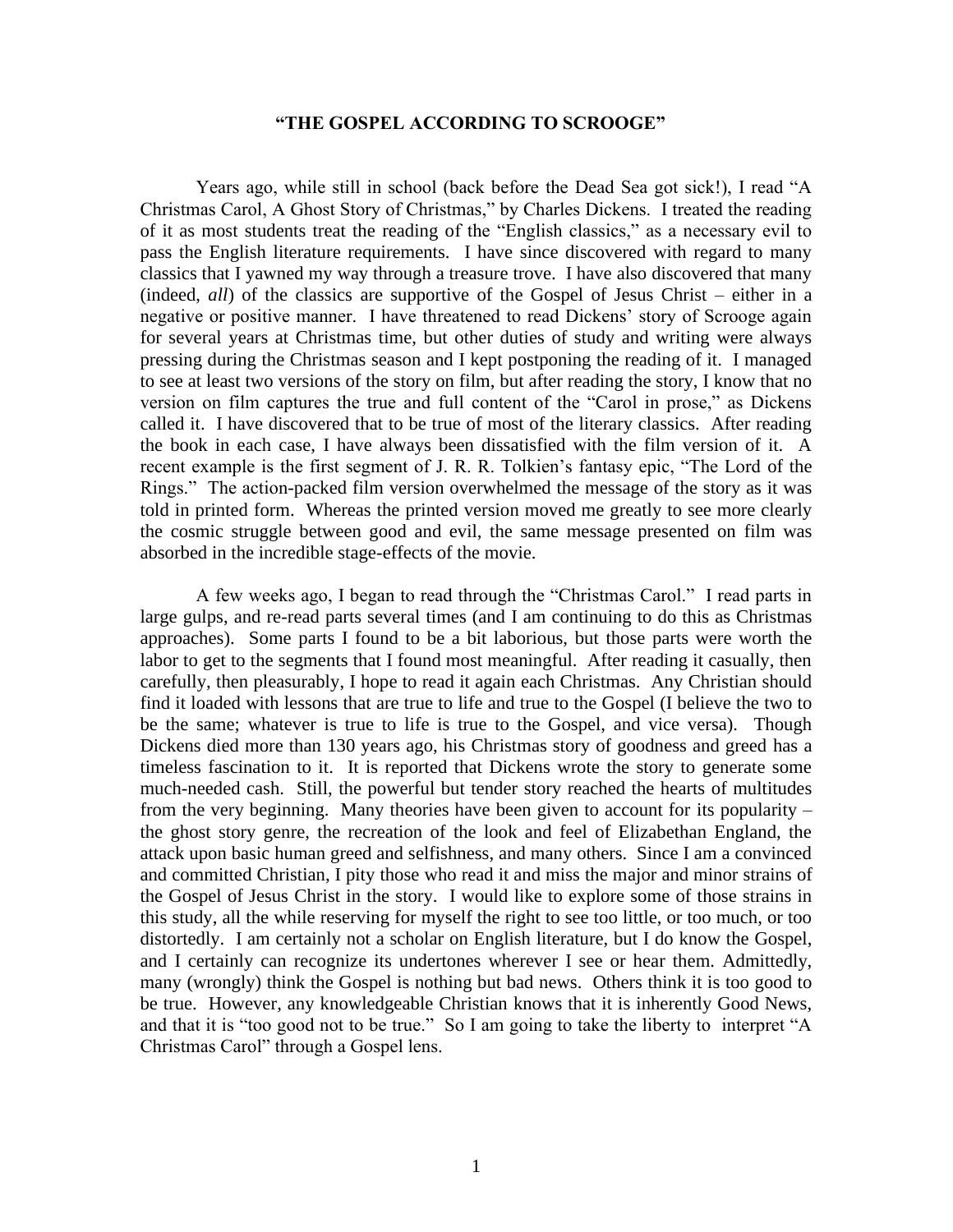## The Gospel Umbrella

First, it is obvious to me that the story is written under a "Gospel umbrella." If it is a true Christmas story, it cannot ignore the original Christmas story. Today, multitudes of people observe the "trappings" of Christmas while uneasily ignoring the truth of Christmas. Many more are deliberately blind, ignoring the great Christmas story as presented in the Bible, and choosing to cynically reject the great truth of the Virgin Birth of Christ. It is the Virgin Birth of Christ which protects and qualifies Jesus to be the sinless Savior of sinful men. Without it, Jesus is merely another man tainted with sin from the very beginning of his human life. No sinner can redeem himself, nor can he redeem other sinners. It is more than interesting that the most extensive account of the Virgin Birth is the entire Bible was written by a brilliant medical doctor named Luke.

Several overt Gospel references in the Scrooge story reveal the Gospel umbrella under which the story is written. When the ghost of Scrooge's former business partner, Jacob Marley, appeared and conversed with Scrooge, Marley mournfully remembered his personal history with these words: "Why did I walk through crowds of fellow-beings with my eyes turned down, and never raise them to that blessed Star which led the Wise Men to a poor abode!" Here is enough Gospel to challenge every indifferent or cynical unbeliever. Most people live like John Bunyan's "Man with the muckrake." Bunyan pictures the man with a garden hoe, working the soil in a field. The descriptive name which he uses, "the muckrake," gives you a clue of his earth-boundedness. He spends his time raking in "muck," a picture of the earthiness and limitation of short-sighted men. What the man with the muckrake does not know is that an angel hovers close above him with a golden crown in hand (representing the Gospel offer), ready to place it on the laborer's head. The man only has to acknowledge the angel and the crown (spiritual reality) and accept the treasure (Jesus Christ Himself). But the man is so prepossessed with clods of dirt (!) that he misses the opportunity afforded him and continues in his poor course. Dickens shows Marley bemoaning exactly that personal mistake as he looks back upon his earthly life. The tragedy is that Marley realizes his mistake too late to correct it, and from the vantage point of life beyond death, wonders *why* he could have missed the message. In Marley's reference, the Gospel is front and center.

In a second reference, when Scrooge is caught away to the home of his nephew, Dickens edits the account with these words: "It is good to be children sometimes, and never better than at Christmas, when its mighty Founder was a child himself." I find myself wondering just how "mighty" its "Founder" was to Mr. Dickens. If Jesus was truly mighty in the personal experience of Mr. Dickens, he will enjoy the continuation and expansion of their relationship forever. If, however, his statement is merely a literary device, he has had time to this point to reevaluate everything, but he also knows that, unlike the Scrooge story, it is too late. Nonetheless, the Gospel umbrella is widely spread over the story.

Again, when Scrooge was transported to the home of Bob Cratchit in the final segment of the story, the hyperactive "little Cratchits" were sitting "as still as statues in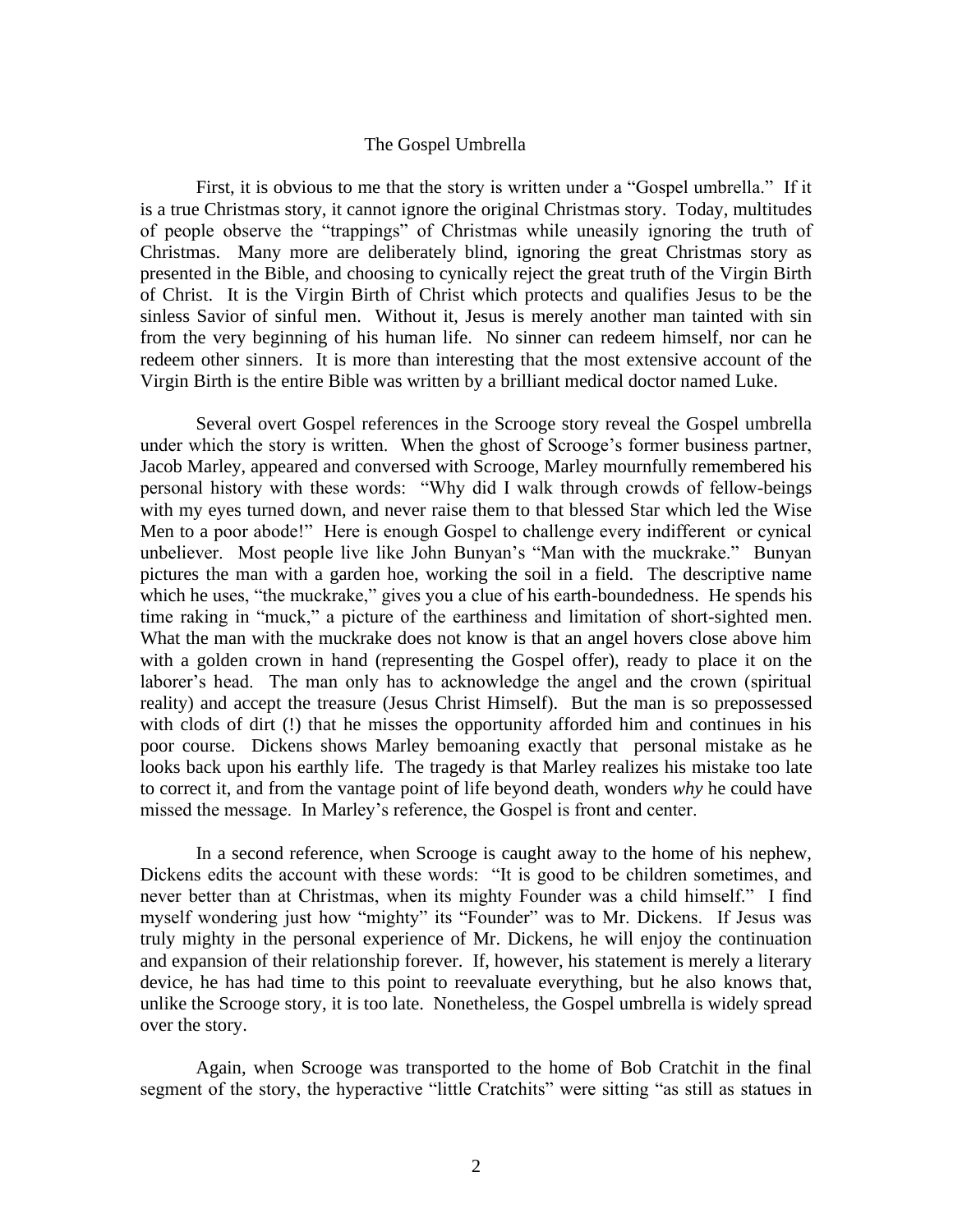one corner, and sat looking up at Peter, who had a book before him." Scrooge heard the words, "And He took a child and set him in the midst of them," and wondered where he had heard those words? Where, indeed, but from the account of Jesus in the New Testament Gospels (Matthew 18:2)?

So the Gospel umbrella is spread over the entire story, and the Gospel aura penetrates every part of it.

## The Gospel Parable

Not only does a Gospel umbrella cast its influence over the story; the story itself is a parable of the Gospel. In fact, being a longer story, it is not so much a *parabole* as a *paroimia*, an extended analogy. In some spots, it is almost allegorical. In the Scrooge story, Dickens was "skirting the Infinite," touching the hem of the garment of God. J. R. R. Tolkien and C. S. Lewis (as well as the other members of their "Inklings" literary group) spoke of "true myth." Don't be repelled by the word "myth." To Tolkien, Lewis, and the others, "myth" is Divine truth that doesn't fall in the category of "typical" human experience. And "true myth" means that, though the idea presented in the myth is unusual, it is marked by eternal verity and integrity. It was Tolkien who coined the word "eucatastrophe" when referring to the Death and Resurrection of Christ. A "eucatastrophe" is a cataclysmic crisis that is totally *good.* The Death and Resurrection of Christ certainly fall into that category. I am going to assume the license to draw the Gospel analogy from Dickens' story as I see it.

First, the Scrooge story presents a vivid picture of *the bad news* which provides the background for the glorious Good News of the Gospel of Jesus Christ. The gaunt and stern pre-conversion picture of Mr. Scrooge comprises an excellent illustration of every human being as a sinner.

Listen to Mr. Dickens' description of Ebenezer Scrooge: "Oh! But he was a tight-fisted hand at the grindstone, Scrooge! a squeezing, wrenching, grasping, scraping, clutching, covetous, old sinner! Hard and sharp as flint, from which no steel had ever struck out generous fire; secret, and self-contained, and solitary as an oyster. The cold within him froze his old features . . . . He carried his own low temperature always about with him; he iced his office in the dogdays; and didn't thaw it one degree at Christmas.

"External heat and cold had little influence on Scrooge. No warmth could warm, no wintry weather chill him. No wind that blew was bitterer than he, no falling snow was more intent upon its purpose, no pelting rain less open to entreaty. Foul weather didn't know where to have him. The heaviest rain, and snow, and hail, and sleet, could boast of the advantage over him in only one respect. They often 'came down' handsomely, and Scrooge never did."

Those paragraphs would form a tragic portrait of a wretched man if they stood alone, but they don't. The portrait of Scrooge is consistent throughout the story until his redemption occurs at the end. Charles Dickens is renowned for his creation of buffoon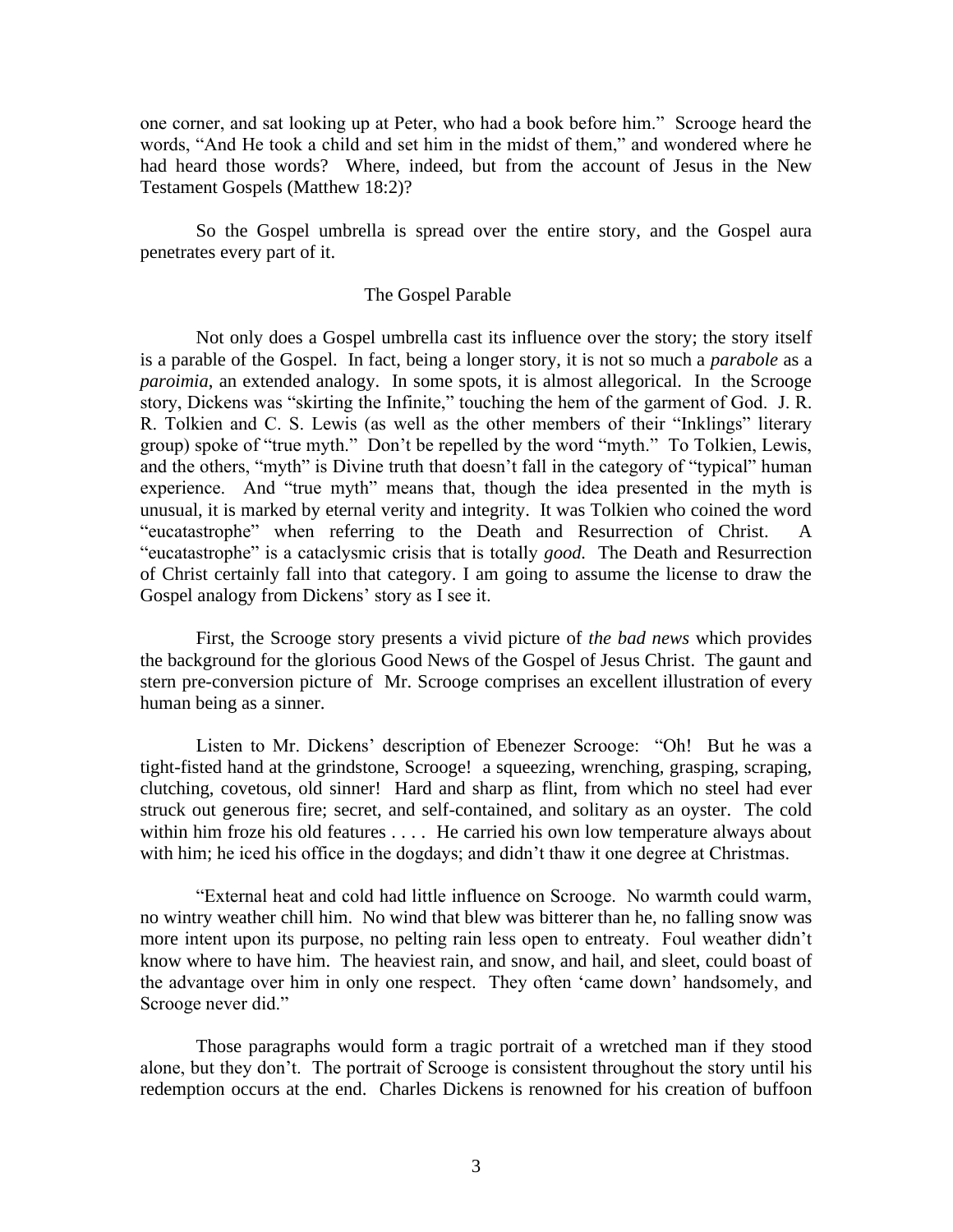characters, exaggerations of comically ridiculous people. But is Scrooge a caricature? I think not! Of course, most sinners are not that *conspicuously* selfish, but they are that selfish. In fact, the account does not go nearly far enough in describing the inbred and incorrigible selfishness of the sinful human heart. If there is caricature in the portrait, it is that Mr. Scrooge always *looked* selfish and mean before *his* change. Many privileged sinners look frivolous and happy, but they are still hopelessly centered in themselves and dead toward God. Most of the teachings of the New Age movement sophisticate selfishness and idolize it as the personal answer to man's dissatisfaction, but it is actually a simple avoidance of reality.

According to the Bible, sin may be defined in its simplest meaning as egocentrism. Let the letters of the word " $S - I - N$ " form an acrostic:

> Self –  $Ish -$ Ness.

Two old friends had been reunited after years of no contact. One had become more renowned than the other, and talked a great deal about his renown. Suddenly he stopped and said, "I've talked about me long enough. Why don't *you* talk about me for awhile?" In that laughable story, we see the very nature of sin. Sin is autonomy, or selflaw, that sets the person adrift from God. If not corrected, this chosen dereliction will last forever.

To define sin as selfishness may sound innocent, but let me remind you that it was nothing more nor less than selfishness that *created Satan*, *caused the fall of man*, led to the *construction of hell*, *confines every human sinner there forever*, and *crucified the loving and glorious Son of God*. George Macdonald was right when he said, "The one principle of hell is – 'I am my own.'" So all the protest of self-centered man against the idea of hell is totally unwarranted. *Hell is just God giving to sinful human beings what they have always wanted* – *life on their own terms, to "go it alone," doing without God.*  This is the very same selfishness that lurks (of course, in its "innocent" form!) in you, and will produce the same final effects in you that it will have in Satan if unresolved by the grace of God! Each of us is "eccentric," displaced from our true Center. We are (each) hopelessly selfish, and this selfishness is the very essence of sin. This is the first fact in the bad news that forms the foil for the Gospel, and it is clearly symbolized by Charles Dickens in the person of Ebenezer Scrooge.

The tragic loneliness of Scrooge in Dickens' story is a picture of one of the sad consequences of sin. Remember Dickens' description of Scrooge, "Secret, and selfcontained, and solitary as an oyster." And again, "there he sat alone, quite alone in the world." Though many sinners surround themselves with companions here, and some engage in warm relationships, there is no way they can approximate "*the* fellowship" of believers, as Luke called it in the New Testament. The Bible pictures them in eternity as being like "wandering stars, to whom is reserved the blackness of darkness forever." Again, this result only follows their choice to be derelict from God and all that is holy.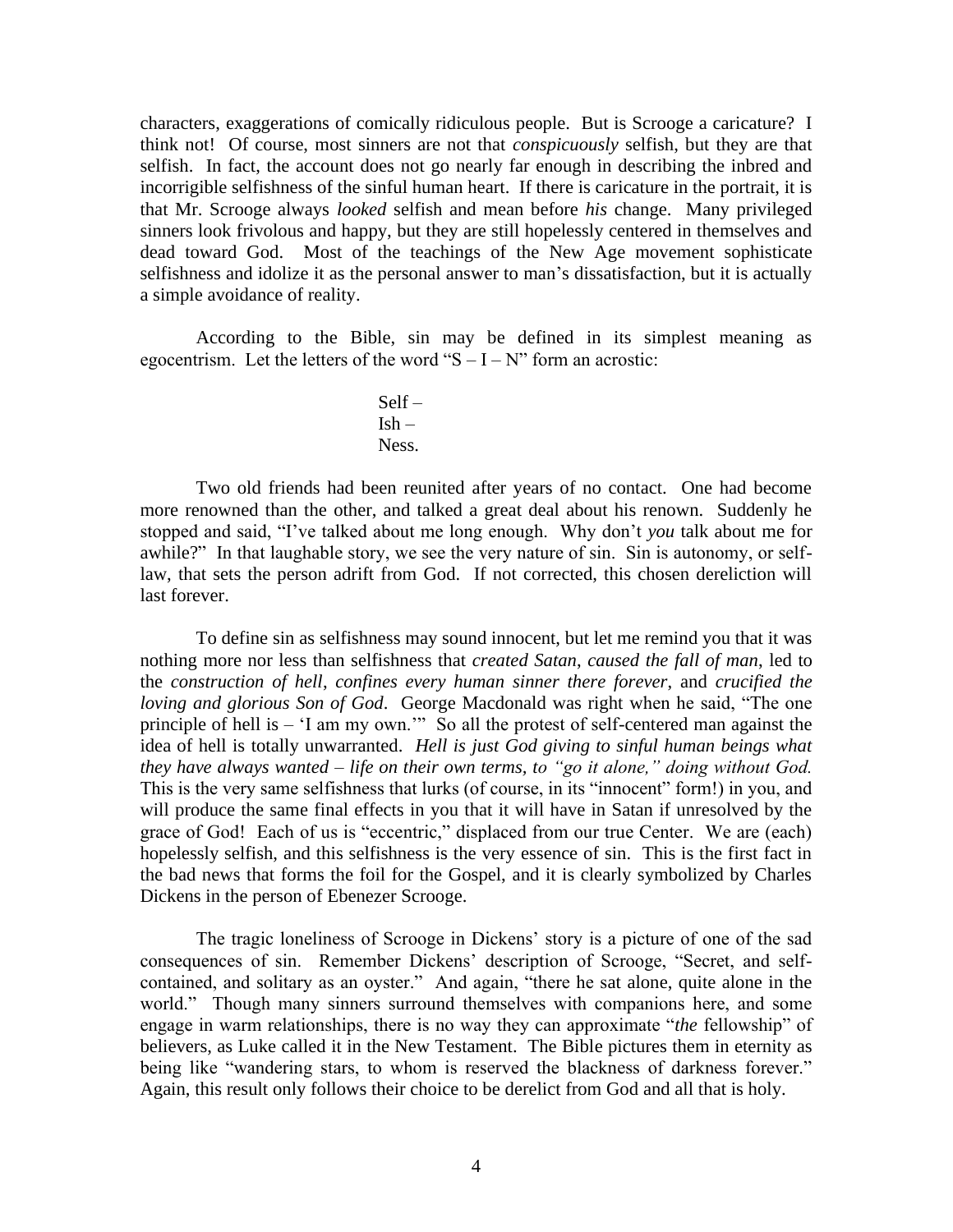The "Christmas Carol" is true in adding several other touches to the bad news about man. It clearly indicates that sin has a binding and enslaving effect upon the sinner. Dickens presents this devastating truth in a graphic and picturesque way. The appearance of Marley's ghost in Scrooge's bedchamber is preceded by "a clanking noise, deep down below; as if some person were dragging a heavy chain over the casks in the wine merchant's cellar." When Marley emerges from below, Scrooge "heard the sound much louder, on the floors below; then coming up the stairs, then coming straight towards his door." When the ghost of Jacob Marley appears before Scrooge, "the chain he drew was clasped about his middle, and it was made of cash-boxes, keys, padlocks, ledgers, deeds, and heavy purses wrought in steel." There seems to be no awareness on the part of either Marley or Scrooge that they knew *during their earthly lives* that they were forging such chains. The fact that Marley's "body was transparent, so that Scrooge, observing him, and looking through his waistcoat, could see the two buttons on his coat behind," reminds me of the lost souls in C. S. Lewis' The Great Divorce, each of which was a transparent and nebulous non-entity, having no substance at all. The idea is that only God, who made man, can give true substance to his personality and character. The person who lives a Godless, self-centered life will finally discover that nothing this world offers can give true fulfilment and substance to his life. Pascal said, "There is a Godshaped blank in the human heart," and nothing less than God can fill it.

In the conversation that ensued upon the appearance of Marley's ghost, Scrooge says to the ghost, "You are fettered. Tell me why?" "I wear the chain I forged in life," replied the Ghost. "I made it link by link, and yard by yard; I girded it on of my own free will, and of my own free will I wore it. Is its pattern strange to *you*?"

"Scrooge trembled more and more. 'Or would you know,' pursued the Ghost, 'the weight and length of the strong coil you bear yourself? It was full as heavy and as long as this, seven Christmas Eves ago. You have labored on it, since. It is a ponderous chain!' Scrooge glanced about him on the floor, in the expectation of finding himself surrounded by some fifty or sixty fathoms of iron cable: but he could see nothing. 'Jacob,' he said, imploringly. 'Old Jacob Marley, tell me more. Speak comfort to me, Jacob!' 'I have none to give,' the Ghost replied. 'It comes from other regions, Ebenezer Scrooge, and is conveyed by other ministers, to other kinds of men."

Let me encourage you to read the previous paragraph several times, and meditatively. Many Gospel dimensions can be detected in the words of both Scrooge and Marley's Ghost.

A later paragraph in the story reveals how widespread the problem is. Dickens wrote, "The air was filled with phantoms, wandering hither and thither in restless haste, and moaning as they went. Every one of them wore chains like Marley's Ghost; none were free. Many had been personally known to Scrooge in their lives. He had been quite familiar with one old ghost, in a white waistcoat, with a monstrous iron safe attached to its ankle. The misery with them all was, clearly, that they sought to interfere, for good, in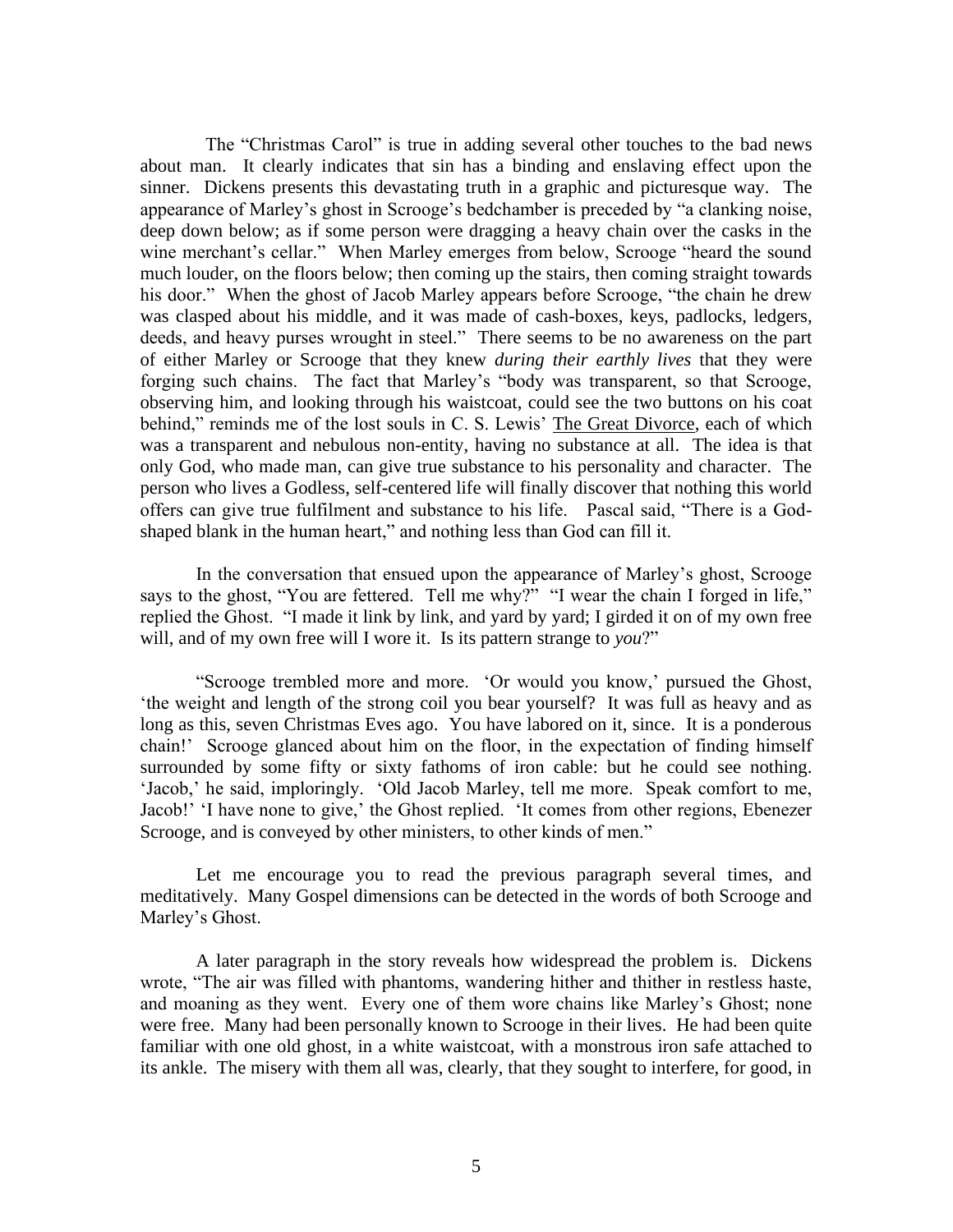human matters, and had lost the power forever." Note again the dimension of enforced loneliness, the need for social contribution but without the ability to make it.

Any student of the Bible will remember the words of Jesus, "Whoever commits sin is the *bondslave* of sin" (John 8:34), and Paul, "You *belong* as slaves to the power which you choose to obey, whether you choose sin, whose reward is death, or God, obedience to whom means the reward of righteousness?" (Romans 6:16). Sin in any of its selfish forms (greed, in Scrooge's case) has an enslaving power, and there will be eternal repercussions.

Another Dickens "touch" of the bad news that sets the background for the Good News of the Gospel is the ominous declaration of the deadly consequences of sin in the life of an unconverted sinner. Scrooge's nephew says of him, "His offences carry their own punishment." When Scrooge was taken into the churchyard, the cemetery, by the Phantom of the future, he was forced to look upon his own grave. Scrooge admits, "Men's courses will foreshadow certain ends, to which, if persevered in, they must lead." This can be interpreted as an admission that "the wages of (unrepented) sin is death" (Romans 6:23). "Sin, when it is finished, brings forth death" (James 1:15). This is a mere statement of fact, but most people resentfully take it as a threat. The law is irrevocable, and the protest of those locked in selfishness without God will not change it. Indeed, they decree their own destiny by choosing the center around which they will live.

> "Only two philosophies occupy life's shelf; You will either live for Christ and others, Or you will live for self."

Here, then, are the negative precursors of the Gospel which may be easily seen in the "Christmas Carol" as told in prose by Charles Dickens.

Now, we will examine the *good news* that forms the very heart of the Gospel as seen in Dickens' great story.

One Sunday morning, a family stayed home from church because the mother was sick. The little boy was watching television at eleven o'clock when the telecast of a church service came on. The little boy rushed into his mother's bedroom and called out, "Momma, the news is on – and this time it's about God!" The Gospel is news about God, it is *always* news, and it is *always good!*

As in the story of Scrooge, whose greedy course was interrupted by visitors from another world, God has intruded, intervened and interrupted our lives in redeeming love and grace. He loves us so much that He simply refused to live without us. However, if we stubbornly insist on our own way, God will not force Himself upon us. C. S. Lewis was right when he said, "There are only two kinds of people – those who say, 'Not Thy will, but mine, be done,' and they get their way and spend eternity with the person who fosters that selfish lifestyle, Satan, or those who say with Jesus, 'Not my will, but Thine, be done,' and *their* prayer is answered as they spend eternity with the One who modeled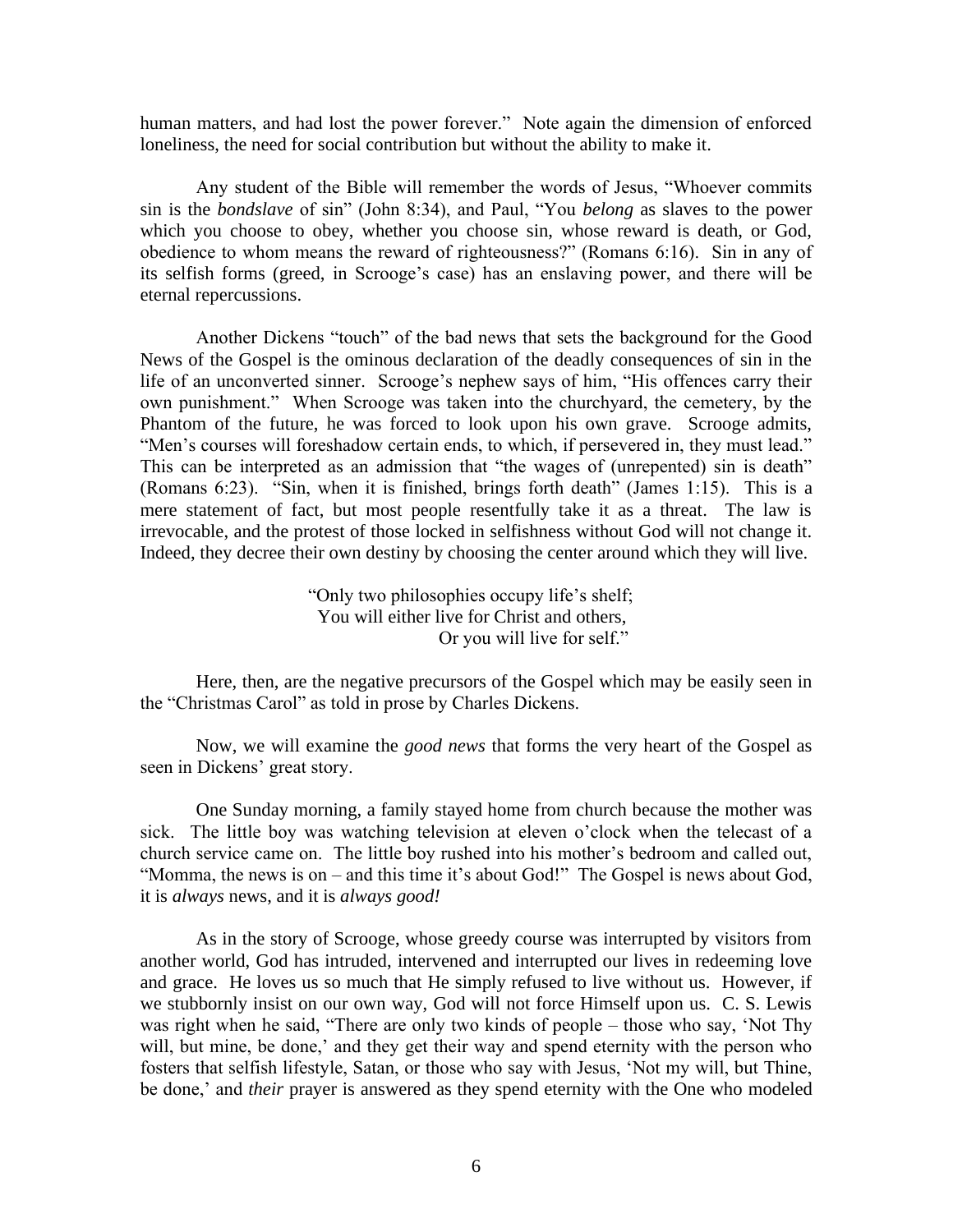that lifestyle." The story of Scrooge reveals the need of every sinner for personal transformation. And this transformation comes from another world, if at all. It is "spiritual", or "spirit-wrought," in the Biblical sense.

As in the story of Scrooge, the individual sinner is led by the Gospel to clearly and painfully see his personal sins by a dynamic revelation. He will never realize how serious sin is to God, and thus to himself, without this revelation. Recall the illustrative statement in the "Christmas Carol":

"You will be haunted,' said the Ghost, 'by Three Spirits.' Scrooge's countenance fell almost as low as the Ghost's had done. 'Is that the chance and hope you mentioned, Jacob?' he demanded, in a faltering voice. 'It is.' 'I – I think I'd rather not,' said Scrooge. 'Without their visits,' said the Ghost, 'you cannot hope to shun the path I tread.'" The Ghost clearly indicates that Scrooge will never come to reformation if unaided, and the same is true of a self-entrenched sinner. And the necessary illumination and conviction are even more painful and unpleasant for the sinner than they were for Mr. Scrooge. He must see his sins as God sees them, and must agree with God about them (the word "confess" is *homologeo*, which means to "agree with another"), or the disqualification between him and God cannot be removed. However, as mentioned, he cannot and will not come to this position without a miracle work of the Holy Spirit. This miracle work is explained in John 16:7-11. Every born-again person will admit that this is precisely what has happened in his life to bring him to God. When conviction occurs, the individual sees himself as a helpless, shackled sinner. He is brought to a shattering awareness that begins the "unselfing" process, the process that will re-center him from the eccentricity of sin to his true Center.

In the "Christmas Carol," Mr. Scrooge obviously experiences through his encounters with visitors from another world a remarkable and thorough conversion. In fact, it is presented as a kind of recurrence of childhood, and this is precisely the way the Gospel presents Christian conversion. Dickens explains the spirit of those in the household of Scrooge's nephew by saying, "It is good to be children sometimes, and never better than at Christmas, when its mighty Founder was a child himself." Later, the thoroughly transformed Scrooge is exulting in his conversion. "'I don't know what to do!' cried Scrooge, laughing and crying in the same breath. 'I am as light as a feather, I am as giddy as a drunken man. A merry Christmas to everybody! A happy New Year to all the world. Hallo here! Whoop! Hallo! Ha, ha, ha!' Really, for a man who had been out of practice for so many years, it was a splendid laugh, a most illustrious laugh. The father of a long, long line of brilliant laughs! 'I don't know what day of the month it is!' said Scrooge. 'I don't know how long I've been among the Spirits. I don't know anything. I'm quite a baby. Never mind. I don't care. I'd rather be a baby. Hallo! Whoop! Hallo here!' He was checked in his transports by the churches ringing out the lustiest peals he had ever heard. Clash, clang, hammer; ding, dong, bell. Bell, dong, ding; hammer, clang, clash! Oh, glorious, glorious!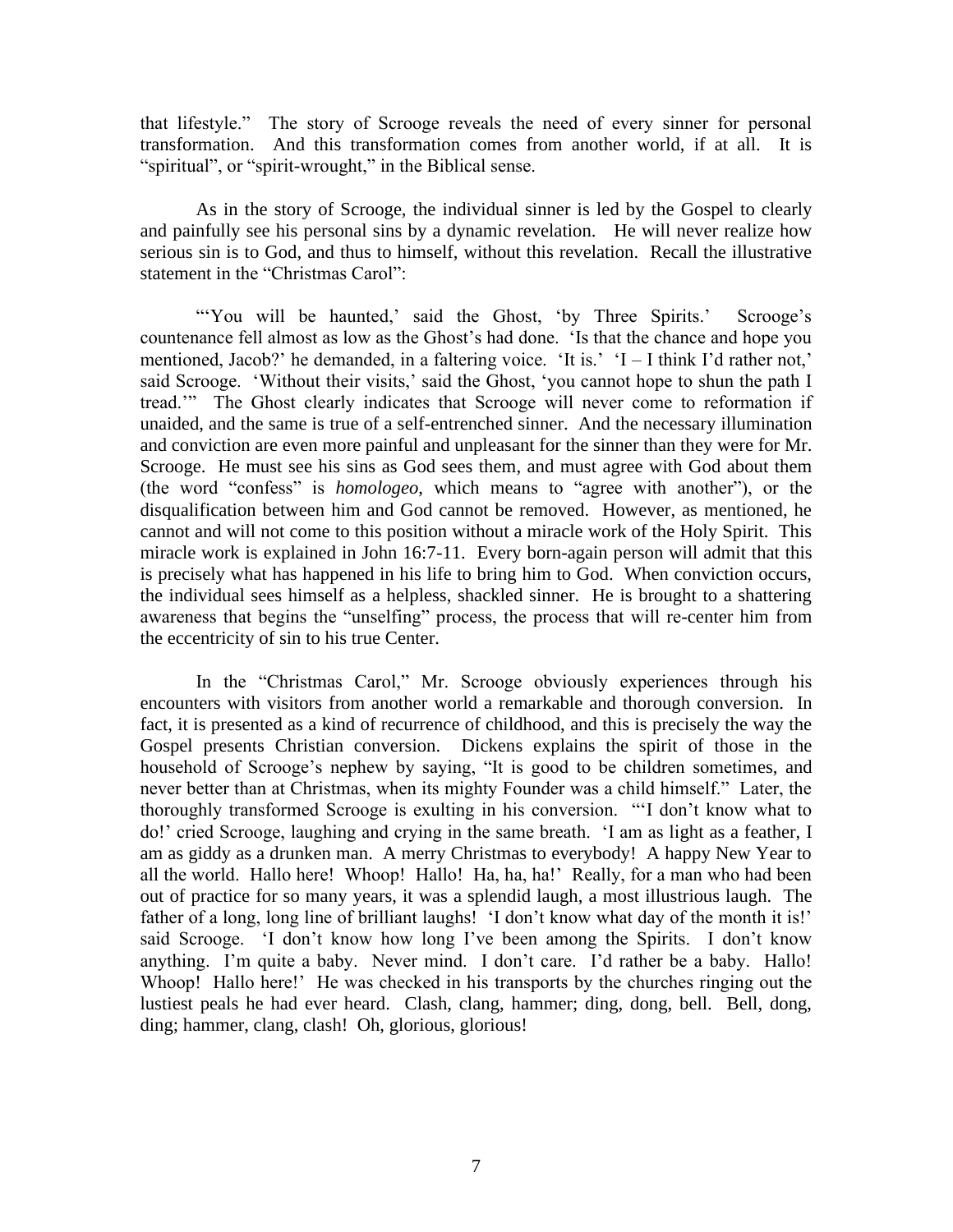"Running to the window, he opened it and put out his head. No fog, no mist; clear, bright, jovial, stirring, cold; cold, piping for the blood to dance to; Golden sunlight; Heavenly sky; sweet fresh air; merry bells. Oh, glorious. Glorious!

"'What's today?' cried Scrooge, calling downward to a boy in Sunday clothes, who perhaps had loitered in to look about him. 'Eh?' returned the boy, with all his might of wonder. 'What's today, my fine fellow?' said Scrooge. 'Today!' replied the boy. 'Why, CHRISTMAS DAY.' 'It's Christmas Day!' said Scrooge to himself. 'I haven't missed it. The Spirits have done it all in one night. They can do anything they like. Of course they can."

Again, note the "childhood" theme in the account of Scrooge's "conversion." In the Gospel, Jesus said, "Unless you are converted and become as a little child, you will in no wise enter into the Kingdom of Heaven" (Matthew 18:3). Also, note the instantaneous nature, the crisis nature, or Scrooge's "conversion." "The Spirits have done it all in one night. They can do anything they like. Of course they can." This reminds me of a passage by Robert Browning in which he likens conversion to the effect of a lightningflash in a dark night, suddenly showing up everything as clear as day. Here are Browning's words:

> "I stood at Naples once, a night so dark I could have scarce conjectured there was earth Anywhere, sky or sea or world at all: But the night's black was burst through by a blaze ... There lay the city thick and plain with spires, And, like a ghost dishrouded, white the sea *So may the truth be flashed out by one blow."*

But back to Scrooge. A few minutes after the "crisis conversion" testimony, Dickens pictures the "continuing conversion" of the changed man. Christian conversion, also, has both aspects – the transforming crisis of the meeting with Christ, and the continuing change of a growing Christian life. Someone described these two aspects as the "revolutionary" conversion of a sinner, and the "evolutionary" (the continuing) conversion of the believer. Just after his transformation, Mr. Scrooge commissioned a boy to purchase "the prize Turkey" and deliver it to the Cratchit's home. Dickens pictures Scrooge's inner gratification in these words, "The chuckle with which he said this, and the chuckle with which he paid for the Turkey, and the chuckle with which he paid for the cab, and the chuckle with which he recompensed the boy, were only to be exceeded by the chuckle with which he sat down breathless in his chair again, and chuckled till he cried." You must read the account for yourself to get "the rest of the story."

Here, Dickens almost takes hold of the hem of God's garment. Here is a smallscale mockup of Christian conversion. Of course, the conversion of a Christian is qualitatively different from any other change in life, and is wrought with more grace, love and *power* than even the most dramatic mere reformations. In fact, one of the deceits of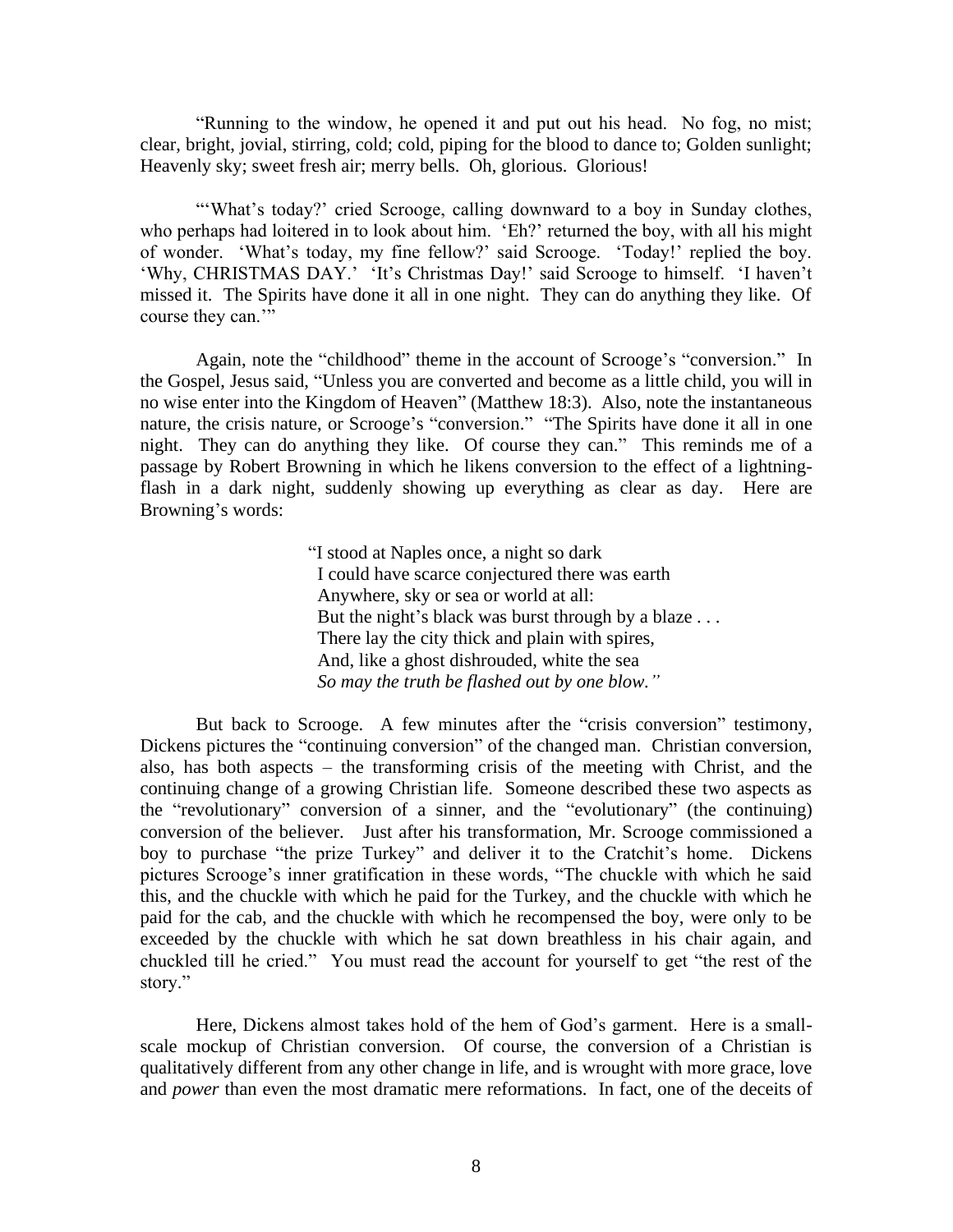Satan is to lead church-related people to think that the reformation and civilization of sinners is the same as Christian conversion, but that is not true. The "conversion" of Scrooge only *suggests* the far greater wonder of Christian conversion, but it does suggest it wonderfully.

Any human being who has experienced the glorious power of God in true Christian conversion can see intimations of his own conversion in Scrooge's transformation. The Bible says, "If any man be in Christ, he is a new creature; old things are passed away, behold, all things have become new" (II Corinthians 5:17). Though many counterfeits travel under the name of Christian conversion and the new birth, the person who has genuinely experienced the total character transformation of the new birth knows the difference, and he can readily see in Scrooge's transformation a small picture of his own conversion to Christ. I was easily reminded of my own glorious meeting with Christ in Dickens' description of the transformation of Scrooge, though, of course, the author's account was still poor in comparison.

In a great poem entitled *The Everlasting Mercy*, John Masefield describes Saul Kane, the drunken lout, foul of body and unclean of soul, making the great discovery of the fathomless love of God revealed in Jesus Christ. I easily locate myself and my sense of wonder over the love of Jesus and the miraculous (*wrought powerfully by God)* change which he wrought in me when I read Masefield's words.

"I did not think, I did not strive, The deep peace burnt my me alive, The bolted door had broken in, I knew that I had done with sin. I knew that Christ had given me birth To brother all the souls of earth, And every bird and every beast Should share the crumbs broken at the feast.

 O glory of the lighted mind, How dead I'd been, how dumb, how blind! The station brook, to my new eyes, Was babbling out of Paradise, The waters rushing from the rain Were singing Christ has risen again. I thought all earthly creatures knelt From rapture of the joy I felt. The narrow station-wall's brick ledge, The wild hop withering in the hedge, The light in huntsman's upper storey Were parts of an eternal glory, Were God's eternal garden flowers. I stood in bliss at this for hours."

Remember that Scrooge's character revolution only provides a silhouette of Christian conversion, but it kindles the spirit of a born-again reader.

Another likeness is that in true Christian conversion the transformed sinner is reoriented from self to service. The inner "center of gravity" shifts from oneself to Christ and others. If it does not shift to *others*, it has not shifted to *Christ.* Every truly saved person is given a new compassion for all people the instant he is born again. Again, this is illustrated in Scrooge's change.

"He went to church, and walked about the streets, and watched the people hurrying to and fro, and patted children on the head, and questioned beggars, and looked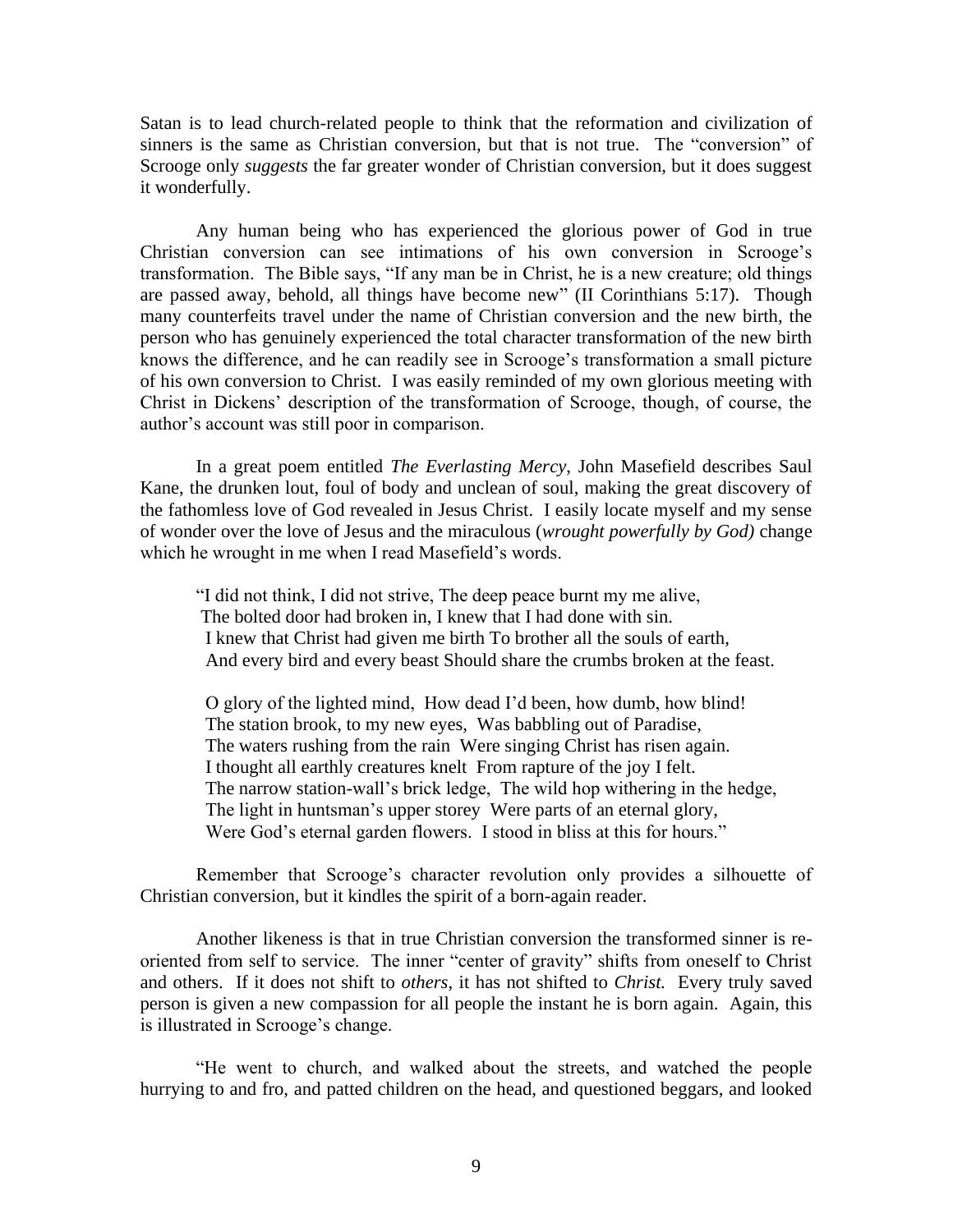down into the kitchens of houses, and up to the windows, and found that everything could yield him pleasure. He had never dreamed that any walk – that anything – could give him so much happiness. In the afternoon he turned his steps toward his nephew's house." When he arrives there, he embraces the entire household in the arms of a changed man, and proves his transformation by doing the unthinkable – he raises Bob Cratchit's salary!

Mark Guy Pearce once said, "A faith that will not deliver the 'believer' out of selfishness into service will not deliver him out of hell into heaven."

I cannot leave the story without remarking that repentance is shown to be vital in producing the transformation, and that opportunity must be seized when the spiritual intrusion has occurred. In the throes of horror over his past life, Scrooge correctly says, "Men's courses will foreshadow certain ends, to which, if persevered in, they must lead. But if the courses be departed from, the ends will change." This departure from the destructive course of sin is what the Bible calls "repentance." Scrooge pled, as he fell upon his knees before the Spirit, "Good Spirit, your nature intercedes for me, and pities me. Assure me that I yet may change these shadows you have shown me, by an altered life! I will honor Christmas in my heart, and try to keep it all the year. I will not shut out the lessons that the Spirits have taught. Oh, tell me that I may sponge away the writing on this stone!" And Scrooge "held up his hands in a last prayer to have his fate reversed."

If I may replace the word "Spirit" with "the Holy Spirit," and the word "Christmas" with "Christ," and help you to realize that remorse and self-reformation are not the same as Christian conversion, we still can see conviction, contrition and conversion illustrated in the story.

Finally, let me remind you again that Mr. Dickens pictures the transformation of Scrooge as a *permanent* change, again a picture of true Christian conversion. *A "conversion to Christ" that does not last is a counterfeit*. There is no birth that does not last. A birth brings a new being into existence forever. With regard to some who professed Christ but did not possess Him – that is, the miracle of the new birth never occurred for them – the Apostle John wrote, "They went out from us, *but they were not of*  us; for if they had been of us, they would no doubt have continued with us: but they went *out, that they might be made manifest that they were not of us"* (I John 2:19). No mere professor should ever declare that he has "tried" Christianity and found nothing in it. In true Christianity, an individual does not "take" Christ, he is taken by Christ. Of course, his responsibility and his choice are implicated in the transaction, but the initiative belongs to God. The converted sinner is captured and conquered at that moment and forever by the glorious Son of God. He is radically transformed in a real and revolutionary *birth*, and the new nature he receives in that birth is his forever.

There is a mild illustration of this in the closing pages of the "Christmas Carol." "Scrooge became as good a friend, as good a master, and as good a man, as the good old city knew, or any other good old city, town, or borough, in the good old world. Some people laughed to see the alteration in him, but he let them laugh, and little heeded them;